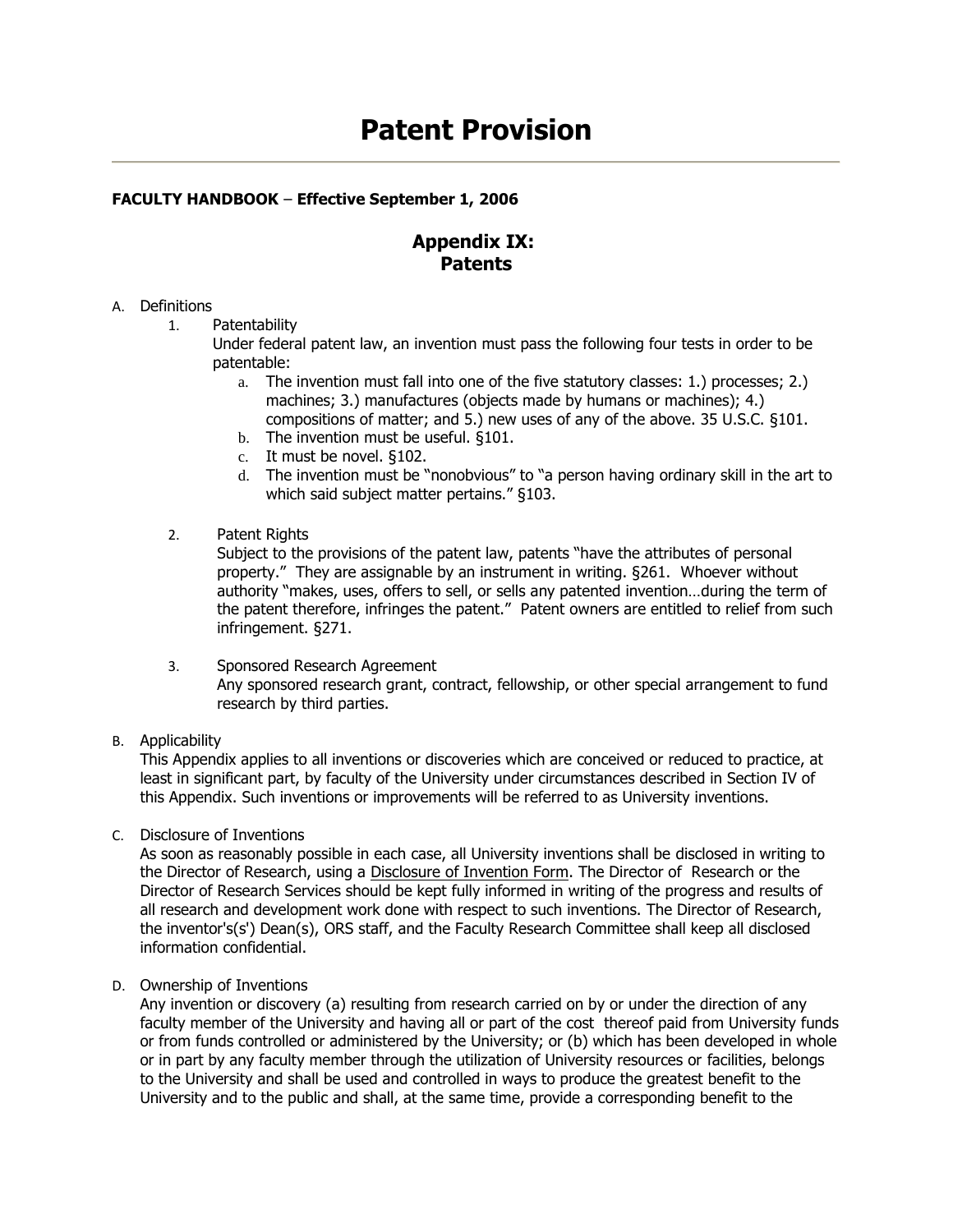inventor(s). Use of University office space or library facilities shall not constitute a use of University resources for this purpose.

It is possible that a faculty member may develop a patentable invention without the use of any University resources. In such a case, the faculty member is free to pursue patenting on his or her own. The inventor(s) should give notice of invention to ORS and be willing to discuss the nature and circumstances under which the invention was developed, if requested by the Faculty Research Committee.

E. Sponsored Research

If the research and development work related to any University invention is financed jointly by the University and one or more third parties or solely by one or more third parties, whether such parties are agencies or departments of the United States, or are other entities, the University and the Principal Investigator will confer with such third party or parties in order to arrive at a mutually satisfactory agreement as to ownership, licensing, royalties, and use of the invention. Funded faculty members shall be bound by agreements with third party sponsors, and such agreements shall govern to the extent that they conflict with this Appendix.

### F. Disposition of Inventions

The Faculty Research Committee and the inventor(s) may agree to use a person, agency, or organization to evaluate patentable inventions and discoveries. The Faculty Research Committee shall recommend to the Director of Research the disposition of inventions and discoveries. The Director of Research, after consulting with the Provost/VPAA as necessary, shall direct that inventions and discoveries be either: (a) released outright to the inventor(s) in the event it is determined that the invention does not meet the criteria for a University invention; (b)released outright to the inventor(s) in the event it is determined that the invention does not merit or warrant exploitation; (c) released to the individual or organization sponsoring the research under which the invention or discovery was made if such action is required under the terms of the research contract with such organization or individual or is required by law; (d) assigned to one or more organizations for purposes of patenting and commercial development; (e) patented and exploited by the University; (f) patented by the University and licensed to another organization for commercialization; or (g) patented by the University and subsequently assigned to another organization.

The University will inform inventors as to its decisions regarding inventions which they have disclosed no later than sixty (60) days after the filing of the Disclosure of [Invention Form.](http://academic.scranton.edu/department/ors/invtform.doc)

If the invention is released to the inventor(s) so that she or he may apply for a patent at her or his own expense, the inventor(s) shall grant to the University a royalty-free, irrevocable, nonexclusive license to make or use the invention for its own non-commercial purposes. Should the University decide to abandon development of a University-owned invention, ownership will be assigned to the inventor(s), subject to the rights of sponsors and to the retention of a nonexclusive, royalty-free license to practice the invention for non-commercial University purposes.

G. Income

The inventor will receive fifty (50) percent of the net income which accrues to the University from University inventions. Income includes, but is not limited to, royalties and license fees. Net income shall mean the amount remaining after all payments or obligations directly attributable to evaluating, patenting, marketing, licensing, protecting, or administering the invention, if any, are deducted from income received by the University. In determining the use of the University's share of the proceeds, it is intended that research is a priority.

In the case of multiple inventors, the inventors' share shall be divided among the co-inventors, as they shall mutually agree at the time of formal assignment of the invention to the University. Should the inventors fail to agree mutually on a division, the Director of Research shall determine the division.